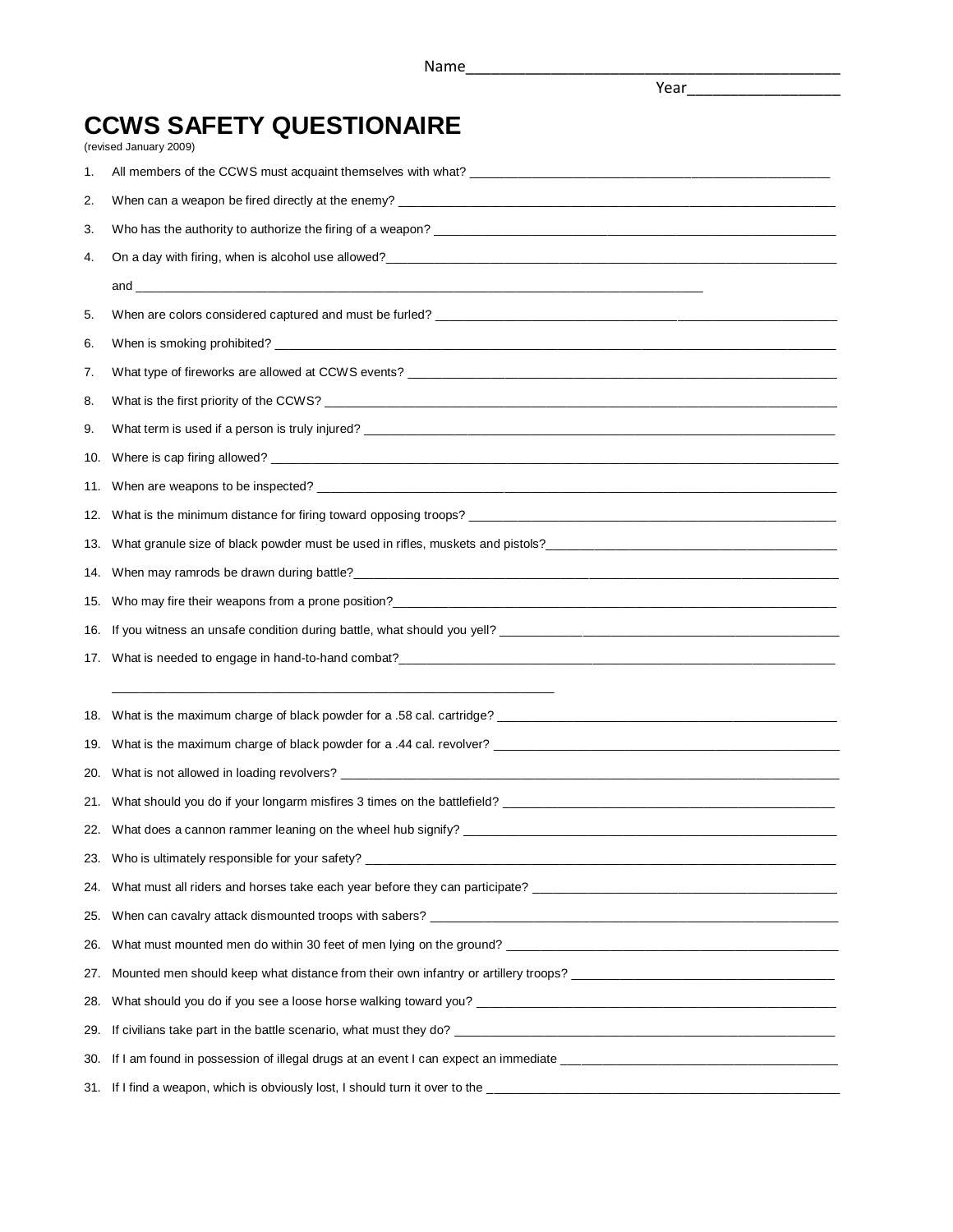|     | Name_                                                                                                                                                   |
|-----|---------------------------------------------------------------------------------------------------------------------------------------------------------|
|     |                                                                                                                                                         |
| 32. |                                                                                                                                                         |
|     |                                                                                                                                                         |
| 34. |                                                                                                                                                         |
| 35. |                                                                                                                                                         |
| 36. | The minimum distance to shoot toward opposing troops is example to the minimum distance to shoot toward opposing troops is                              |
| 37. |                                                                                                                                                         |
| 38. |                                                                                                                                                         |
| 39. |                                                                                                                                                         |
|     |                                                                                                                                                         |
| 41. |                                                                                                                                                         |
|     |                                                                                                                                                         |
|     | condition with a horse-drawn vehicle.                                                                                                                   |
| 43. | is a command that can be given by anyone to warn non-mounted personnel to get (set all that can be given by anyone to warn non-mounted personnel to get |
|     | away from a horse drawn vehicle, i.e. vehicle rolling backward down hill or drivers losing control of the team.                                         |
|     | 44. Who is allowed to be a passenger in horse-drawn civilian vehicles and military support vehicles (wagons, ambulances, etc.) at                       |
|     |                                                                                                                                                         |
| 45. |                                                                                                                                                         |
| 46. | At public events, what is the fastest permitted movement of a horse-drawn vehicle, unless the team and drivers are certified at the                     |
|     | ADVANCED level and approval of Battn COS and Safety Committee is given?                                                                                 |
|     |                                                                                                                                                         |
|     |                                                                                                                                                         |
|     |                                                                                                                                                         |
|     | 49. What must teamsters or artillery drivers do before allowing any passengers to mount a horse-drawn vehicle? ________________                         |
|     |                                                                                                                                                         |
|     | 51. What two things should mounted and foot soldiers NOT do around horse-drawn vehicles, and why?                                                       |
|     |                                                                                                                                                         |
|     |                                                                                                                                                         |
|     |                                                                                                                                                         |
|     |                                                                                                                                                         |
|     | <b>Common Sense Safety</b>                                                                                                                              |
|     | (Not necessarily in the safety booklet.)                                                                                                                |

If I am ordered to do something I feel is unsafe, I will \_\_\_\_\_\_\_\_\_\_\_\_\_\_\_\_\_\_\_\_\_\_\_\_\_\_\_\_\_\_\_\_\_\_\_\_\_\_\_\_\_\_\_\_\_\_\_\_\_\_\_\_\_\_\_\_\_\_\_\_\_\_\_\_\_\_.

If I notice an unsafe act by a member of my unit, I will inform my \_\_\_\_\_\_\_\_\_\_\_\_\_\_\_\_\_\_\_\_\_\_\_\_\_\_\_\_\_\_\_\_\_\_\_\_\_\_\_\_\_\_\_\_\_\_\_\_\_\_\_\_\_\_\_\_\_.